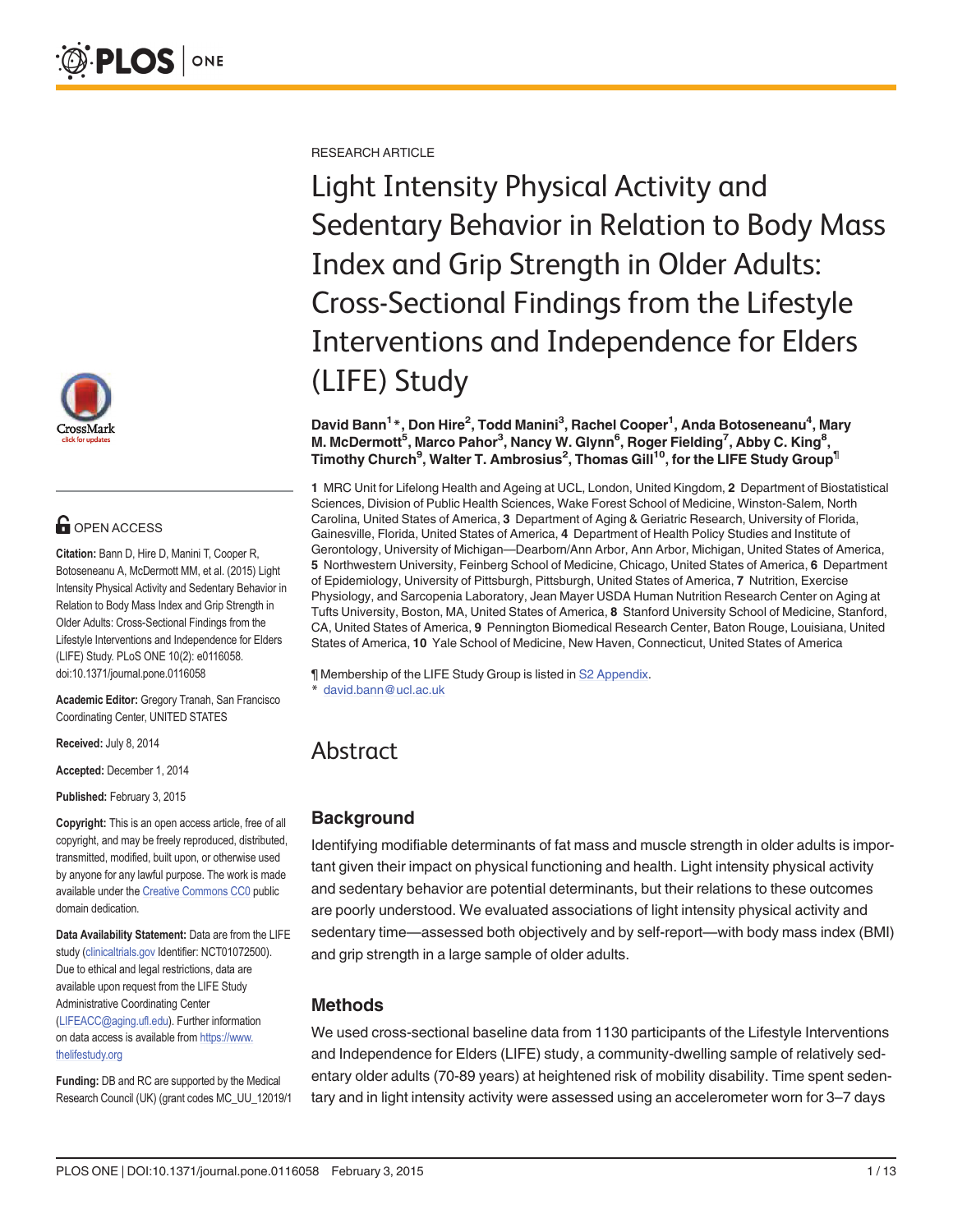<span id="page-1-0"></span>

and MC\_UU\_12019/4). DB received an MRC Centenary Early Career Award to facilitate this work. The Lifestyle Interventions and Independence for Elders Study is funded by a National Institutes of Health/National Institute on Aging Cooperative Agreement #U01AG22376 and a supplement from the National Heart, Lung and Blood Institute 3U01AG022376-05A2S, and sponsored in part by the Intramural Research Program, National Institute on Aging, NIH. The research is partially supported by the Claude D. Pepper Older Americans Independence Centers at the University of Florida (1 P30 AG028740), Wake Forest University (1 P30 AG21332), Tufts University (1P30AG031679), University of Pittsburgh (P30 AG024827), and Yale University (P30AG021342) and the NIH/NCRR CTSA at Stanford University (UL1 RR025744), Tufts University is also supported by the Boston Rehabilitation Outcomes Center (1R24HD065688- 01A1). LIFE investigators are also partially supported by the following: Dr. Thomas Gill (Yale University) is the recipient of an Academic Leadership Award (K07AG3587) from the National Institute on Aging. Dr. Roger Fielding (Tufts University) is partially supported by the U.S. Department of Agriculture, under agreement No. 58-1950-0-014. The funders had no role in study design, data collection and analysis, decision to publish, or preparation of the manuscript.

Competing Interests: The authors have declared that no competing interests exist.

(Actigraph GT3X) and by self-report. Associations between these exposures and measured BMI and grip strength were evaluated using linear regression.

#### **Results**

Greater time spent in light intensity activity and lower sedentary times were both associated with lower BMI. This was evident using objective measures of lower-light intensity, and both objective and self-reported measures of higher-light intensity activity. Time spent watching television was positively associated with BMI, while reading and computer use were not. Greater time spent in higher but not lower intensities of light activity (assessed objectively) was associated with greater grip strength in men but not women, while neither objectively assessed nor self-reported sedentary time was associated with grip strength.

#### **Conclusions**

In this cross-sectional study, greater time spent in light intensity activity and lower sedentary times were associated with lower BMI. These results are consistent with the hypothesis that replacing sedentary activities with light intensity activities could lead to lower BMI levels and obesity prevalence among the population of older adults. However, longitudinal and experimental studies are needed to strengthen causal inferences.

# **Background**

Obesity is highly prevalent and is associated with impaired physical functioning,  $[1,2]$  $[1,2]$  morbidity, and premature mortality.[[3](#page-9-0)] In addition, low muscle strength is associated with greater physical impairment  $[1,4]$  $[1,4]$  and higher mortality rates. [\[5](#page-9-0)] Obesity and low muscle strength have been found to commonly co-occur among older adults—this syndrome, sometimes referred to as dynapenic obesity, has been associated with even higher risk of impaired functioning and disability than either obesity or muscle weakness alone.  $[6-8]$  $[6-8]$  $[6-8]$  $[6-8]$  Fat mass and muscle strength are therefore two important outcomes that may independently or synergistically affect physical functioning and health.[\[9\]](#page-10-0) As such, there is a need to identify factors that are associated with measures of fat mass and muscle strength, especially those that may be modifiable such as physical activity and sedentary behaviours.

Intervention studies of older adults have found that moderate to vigorous intensity exercise leads to short-term losses in weight, $[10-12]$  $[10-12]$  $[10-12]$  $[10-12]$  $[10-12]$  and resistance exercise results in increased muscle strength.[\[13](#page-10-0)] Observational studies can add complementary information on how free-living activities of lower intensities (including non-volitional activities) relate to fat mass and muscle strength, although few have been conducted in older adults. While some studies have found that higher physical activity is associated with lower fat mass  $[14]$  $[14]$  or body mass index (BMI) and stronger grip in older adults,[\[15](#page-10-0)–[17\]](#page-10-0) others have produced equivocal findings.[[18](#page-10-0)–[21](#page-10-0)] For example, in a large European study ( $N = 288,498$ ), higher self-reported physical activity was associated with lower weight gain in older women but not older men.[\[20\]](#page-10-0) Most existing studies have used self-reported measures of total or moderate to vigorous physical activity and have not examined light intensity activity, which older adults frequently undertake but find difficult to recall.[\[22,23\]](#page-10-0) Light intensity activities, such as leisurely walking or light housework, contribute to energy expenditure[[24](#page-10-0)] and may therefore contribute to lowering fat mass levels by improving energy balance (the ratio of energy expenditure to intake). Light intensity activities are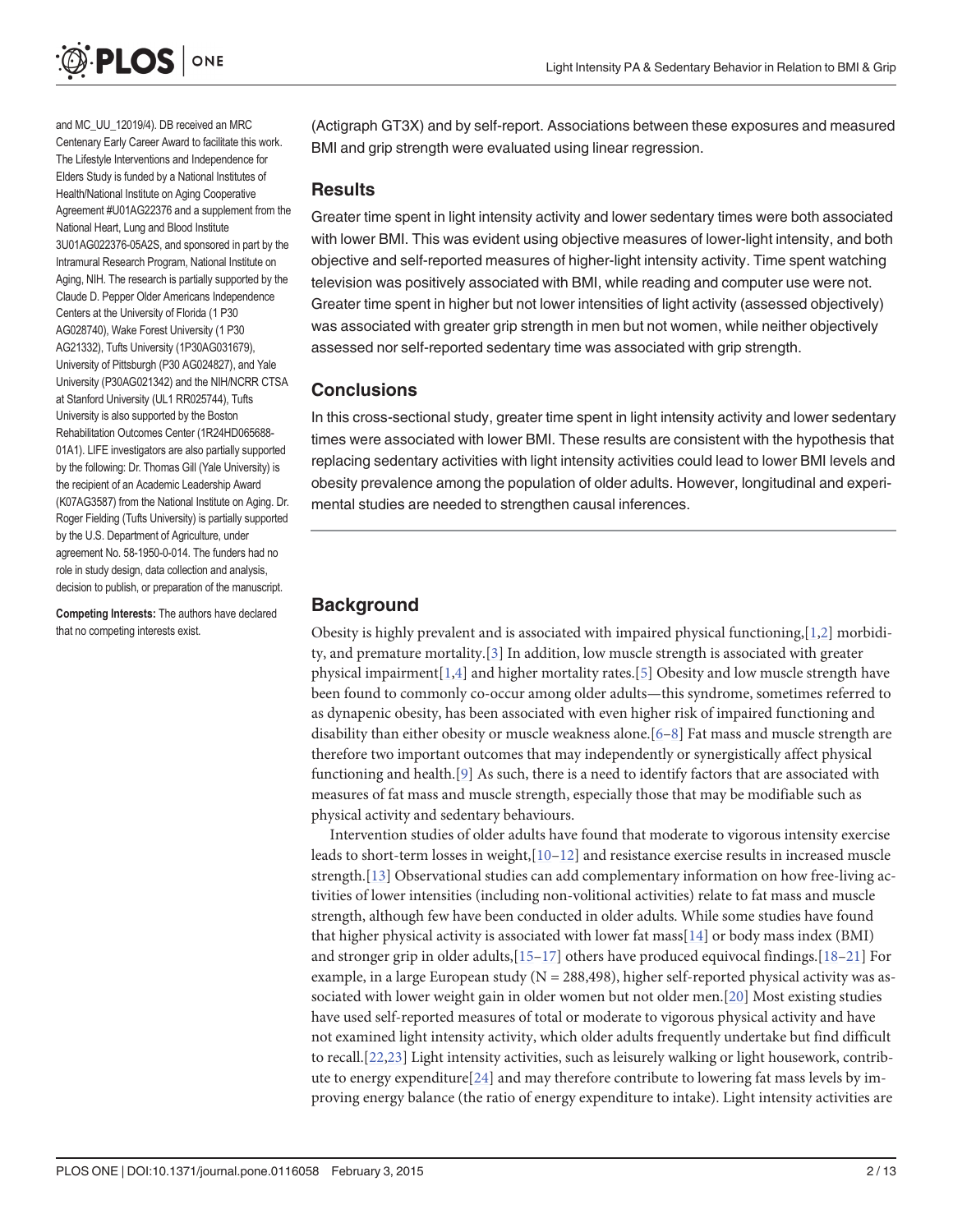<span id="page-2-0"></span>likely to be especially important among older adults as they are at greater risk of falls and health-related problems, which may preclude participation in activities of higher intensity.

Increasingly, sedentary behavior has been associated with a wide range of health outcomes independent of physical activity level.[[25,26\]](#page-11-0) Greater sedentary time has also been related to indicators of higher fat mass in some[[14](#page-10-0)[,27\]](#page-11-0) but not all studies,[\[28\]](#page-11-0) and to weaker grip strength.[\[29\]](#page-11-0) Most studies, however, have used only self-reported measures of sedentary time and few have been conducted in older adults. As older adults typically spend substantial proportions of their day sedentary (~60% of waking hours),[\[30\]](#page-11-0) it is important to understand how sedentary time relates to indicators of fat mass and muscle strength. As the effect of sedentary time on outcomes may differ by the type of sedentary behavior undertaken (eg, television viewing vs computer use- [\[29\]](#page-11-0)), analyzing different types of behavior may be useful to help identify the most relevant intervention targets.

The objective of this study was to evaluate the associations of sedentary time and light intensity physical activity with BMI and grip strength among older men and women using baseline data from the Lifestyle Interventions and Independence for Elders (LIFE) Study. This study benefits from the availability of measures of both objectively assessed and self-reported data on physical activity and sedentary behavior in older adults.

## Methods

#### Study population

The LIFE Study is a Phase 3 randomized clinical trial, conducted at 8 field centers in 8 US states, that is designed to compare a long-term physical activity program with a health education program on the incidence of major mobility disability [\(clinicaltrials.gov](http://clinicaltrials.gov) Identifier: NCT01072500). The rationale, design, and methods of the LIFE Study have been presented in detail elsewhere,[\[31\]](#page-11-0) as have baseline characteristics.[\[32\]](#page-11-0) Participants aged 70–89 years were eligible if they were at heightened risk of mobility disability (i.e., a Short Physical Performance Battery score  $\leq$ 9), yet were able to walk 400m in 15 minutes without sitting, leaning, or assistance from a walker or another person. Participants were additionally required to be relatively sedentary (i.e., reported <20 mins/week in the past month getting regular physical activity and  $\leq$ 125 mins/week of moderate to vigorous activity). In total, 1635 participants (~67% women) were enrolled—ranging from 200 to 216 per site. The study was given ethical approval by the institutional review boards at all participating sites (University of Florida, Northwestern University, Pennington Biomedical Research Center, University of Pittsburgh, Stanford University, Tufts University, Wake Forest University, and Yale University), and written informed consent was obtained from all study participants.

#### Body mass index and grip strength assessment

Weight, height, and waist circumference were measured by research staff using a standard protocol, and BMI (kg/m<sup>2</sup>) was derived. Hand grip strength (kg) was assessed twice consecutively in the dominant arm using a handheld Jamar dynamometer, or in the non-dominant hand if participants reported surgery or a current flare-up of pain in the dominant hand/wrist in the past 3 months ( $N = 46$ ). The maximum value was used in analyses.

#### Physical activity and sedentary behavior measures

Objectively assessed measures. Participants were asked to wear an accelerometer (Actigraph GT3X) on their hip for seven consecutive days except during sleep, showering/bathing, and swimming. Movement was captured along the vertical axis in 1-minute epochs, and non-wear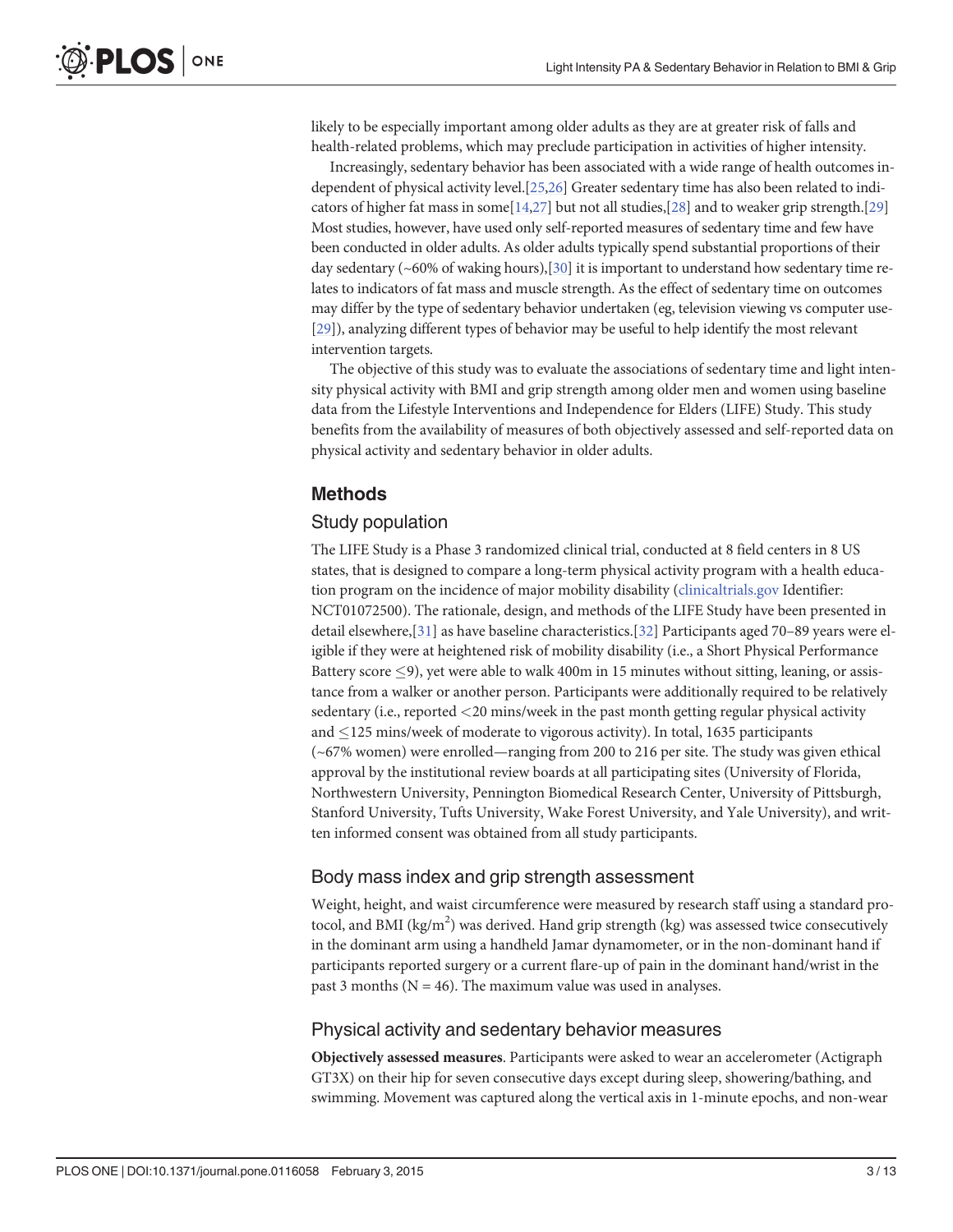<span id="page-3-0"></span>time was defined as 90 minutes of consecutive zero counts as described by Choi and colleages. [\[33](#page-11-0)] In total, 1296 participants had valid baseline accelerometer data. Missing participant data were largely due to technical or procedural difficulties during the data collection phase. All analyses were constrained to participants who wore the device for 600 minutes per day for three or more days (34 participants were excluded due to low wear time); the total analytic sample (excluding participants with missing covariate or outcome data) was 1193 for BMI, and 1130 for grip strength (73% and 69% of the baseline sample, respectively).

A measure of total physical activity was derived by calculating the daily average number of counts per minute. This has been shown to be positively correlated with physical activity energy expenditure assessed using oxygen consumption in older adults.[[34](#page-11-0)] In the absence of wellaccepted, evidence-based cut-points for sedentary behavior and physical activity intensity in older adults,  $[35]$  cut-points were chosen that demarcate sedentary time (<100 counts/minute) and time spent in light intensity activity. As previously described, light intensity activity was categorized as time spent in lower-light (100–1040 counts/minute) and higher-light activity (1041–1951 counts/minute), as evidence suggests that spending more time in higher-light activity may be particularly beneficial for health outcomes in older adults.[\[34,36\]](#page-11-0) Time spent in moderate to vigorous activity was not used as a main exposure as it was expected that screening of the LIFE Study sample[[31\]](#page-11-0) would result in low levels of and little variation in moderate to vigorous activity. Data for all categories were expressed in minutes or hours/day, and all data were adjusted for wear time by its inclusion as a covariate in models.

Self-reported measures. During the baseline assessment, participants completed the Community Healthy Activities Model Program for Seniors physical activity questionnaire (CHAMPS).[[37](#page-11-0)] This instrument measured the time spent undertaking 41 domestic and leisure time activities in a typical week during the past 4 weeks. Activities were grouped according to the estimated energy cost of each activity—i.e., time spent sedentary  $(1.5 \text{ metabolic})$ equivalents  $[METs]$ , [\[38\]](#page-11-0) and in lower-light ( $>1.5-2$  METs) and higher-light intensity activity (>2 METs).[\[24](#page-10-0)] As previously described,[\[39\]](#page-11-0) where CHAMPs items comprised multiple activities, an average MET value was assigned. The questionnaire items used in each category are shown in [S1 Appendix.](#page-9-0) Three separate components of sedentary time which were expected to be commonly undertaken in old age (television viewing, computer use, and reading) were also used as separate exposures in analyses to examine whether they were differentially associated with BMI and grip strength. All self-reported measures were converted so that resulting regression coefficients showed the change in outcome per hour/day increase in activity.

## Potential confounders

The following factors were considered as potential confounders because they have previously been shown to be associated with both the exposures and outcomes of interest: age, sex, ethnicity, education, clinical site, smoking, alcohol consumption, number of chronic conditions (congestive heart failure, myocardial infarction/angina, peripheral arterial disease, stroke, cancer), history of arthritis or rheumatism, and self-rated health.

# Analytical strategy

Descriptive statistics (mean (SD) or N (%)) were calculated by gender; t-tests or chi-square tests were used to compare genders. Separate linear regression models were used to examine the relations of physical activity and sedentary behavior (assessed using accelerometry and CHAMPS) with BMI and grip strength. As previous studies have found sex differences in associations with BMI or grip strength,[[20](#page-10-0),[40](#page-11-0)] models included sex as a covariate and a formal test of the interaction with sex was performed. Where sex differences were found (P<.05 for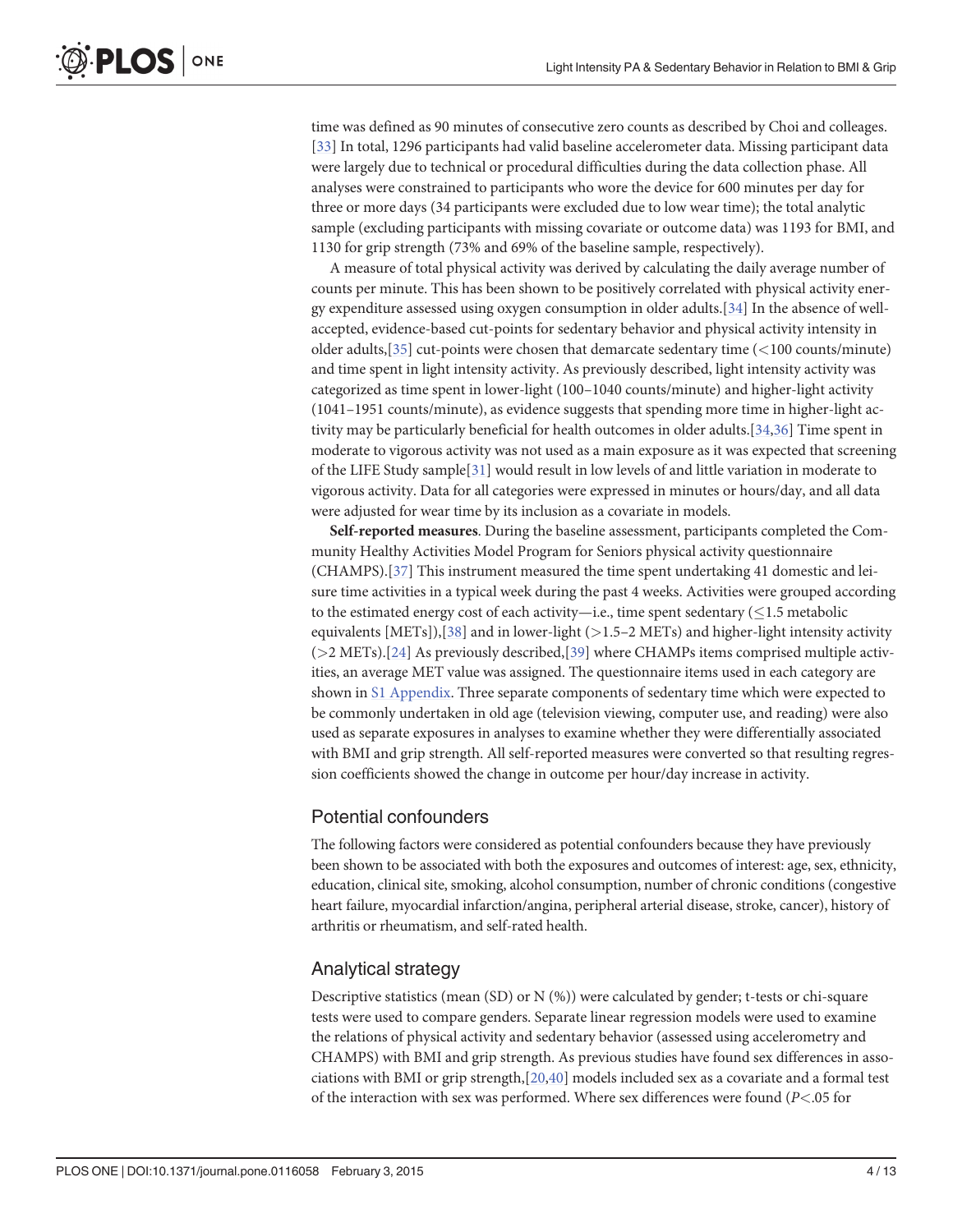<span id="page-4-0"></span>interaction term), the relations were estimated separately in men and women. In addition to the model adjusting only for sex, we also adjusted for other potential confounders. Finally, we examined whether the associations between physical activity (and sedentary behavior) and grip strength differed by BMI group (<30 kg/m<sup>2</sup> vs. > = 30) by including physical activity and BMI group interaction terms. No explicit adjustment for multiplicity was made in these analyses.

## **Results**

#### Descriptive statistics

BMI was not significantly different between men and women, while men had stronger grip than women (Table 1). For both self-reported and accelerometry-based physical activity measures, men and women spent the majority of time sedentary, followed by time in lower and then higher-light intensity physical activity. As expected, a small fraction of time was spent in moderate to vigorous intensity activity (approximately 4 minutes/day in men, and 2.5 minutes/ day in women when assessed via accelerometry). Women spent more time sedentary than men, and less time physically active. The most prevalent activity types in each intensity category were watching television (sedentary), visiting with friends (lower-light intensity activity), and undertaking light house work (higher-light intensity activity; shown in [S1 Table\)](#page-9-0).

#### Physical activity and sedentary behavior in relation to BMI

Using accelerometry, higher total physical activity was associated with lower BMI [\(Table 2](#page-5-0)). Less time spent sedentary and greater time spent in both low and higher-light intensity activities were associated with lower BMI. The magnitude of these associations was generally

|                                    | Men           | Women         | P*     |
|------------------------------------|---------------|---------------|--------|
| Age (years)                        | 79.3 (5.3)    | 78.5 (5.3)    | .008   |
| Race (% non-white)                 | 56 (13.4)     | 243 (28.7)    | < .001 |
| Weight (kg)                        | 91.3 (18.9)   | 77.7 (17.2)   | < .001 |
| Height (cm)                        | 174.1(7.3)    | 159.9(6.8)    | < .001 |
| Body mass index $(kg/m^2)$         | 30.1(5.5)     | 30.3(6.3)     | .414   |
| Grip strength (kg)                 | 31.7(10.2)    | 19.9(6.3)     | < .001 |
| CHAMPS measures (self-report)      |               |               |        |
| Total physical activity (min/day)  | 125.6 (75.2)  | 143.4 (80.1)  | < .001 |
| Sedentary time (min/day)           | 197.5 (60.9)  | 184.6 (62.1)  | < .001 |
| Lower-light intensity (min/day)    | 49.1 (39.2)   | 63.3(45.1)    | < .001 |
| Higher-light intensity (min/day)   | 67.9 (51.9)   | 74.1 (53.9)   | .050   |
| Accelerometry measures             |               |               |        |
| Total physical activity (min /day) | 168.7 (67.0)  | 202.0 (67.9)  | < .001 |
| Sedentary time (min/day)           | 663.1 (109.6) | 634.3 (114.7) | < .001 |
| Lower-light intensity (min/day)    | 152.6 (55.7)  | 187.5 (59.0)  | < .001 |
| Higher-light intensity (min/day)   | 12.1(13.1)    | 12.1(11.6)    | .950   |

#### Table 1. Descriptive statistics of the Lifestyle Interventions and Independence for Elders (LIFE) Study sample at baseline, by sex ( $n = 1130$ ).

Note: Results are presented as mean (SD) or as n (%);

\*Comparison of sexes using t-tests or chi-squared tests; all accelerometry measures were adjusted for wear time; accelerometer cut points were as follows: sedentary time <100 counts/min; lower-light intensity: 100–1040 counts/min; Higher-light intensity:  $\geq$ 1041 counts/min.

doi:10.1371/journal.pone.0116058.t001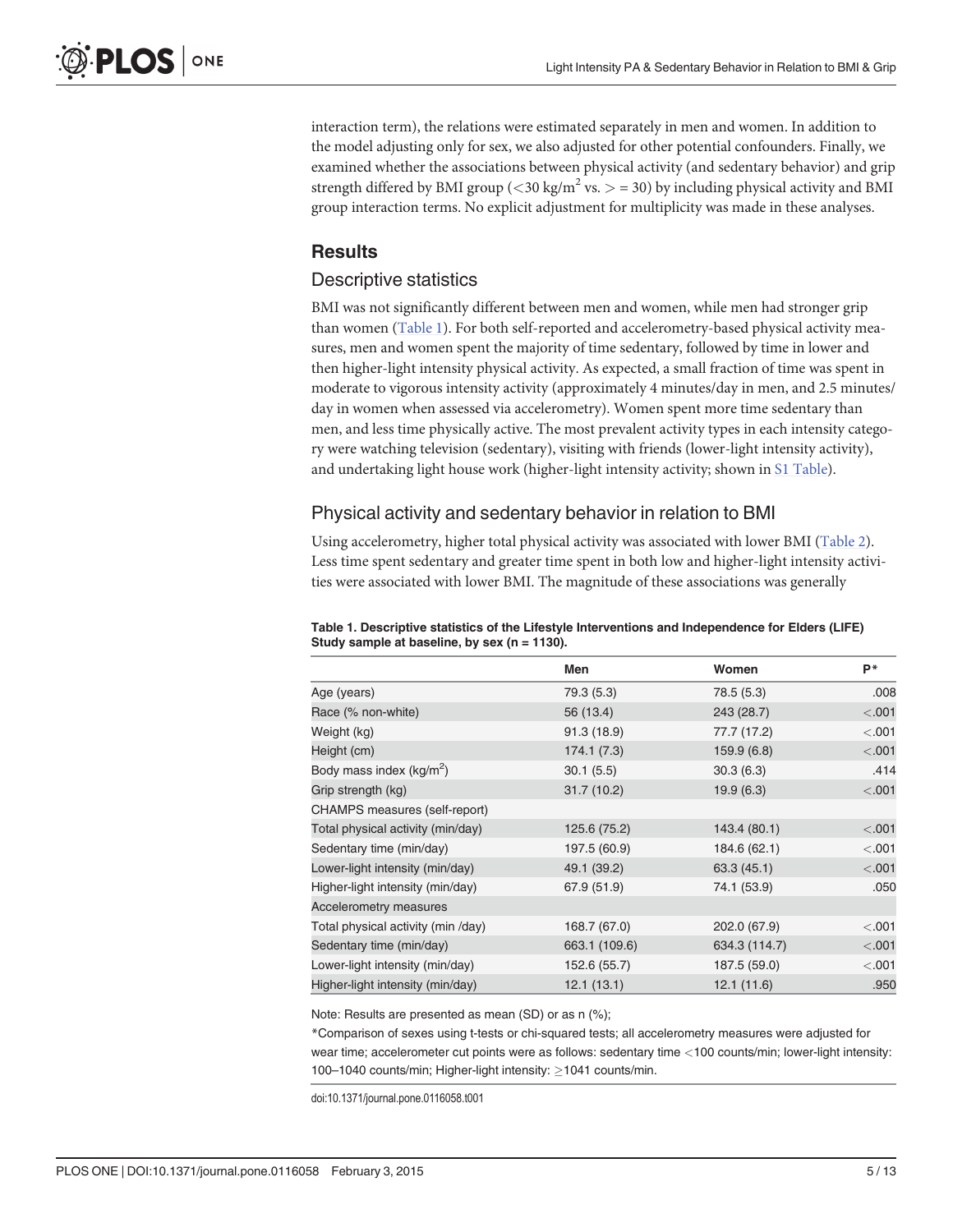<span id="page-5-0"></span>

|                                              | Minimally adjusted*  |         | Fully adjusted**     |      |                                |
|----------------------------------------------|----------------------|---------|----------------------|------|--------------------------------|
|                                              | $\beta$ (95% CI)     | P       | $\beta$ (95% CI)     | P    | <b>Sex Interaction P-value</b> |
| Accelerometry measures ( $n = 1193$ )        |                      |         |                      |      |                                |
| Total physical activity (hr/day)             | $-0.12(-0.19,-0.06)$ | $-.001$ | $-0.11(-0.17,-0.04)$ | .003 | .196                           |
| Sedentary time (hr/day)                      | 0.42(0.13, 0.71)     | .005    | 0.44(0.14, 0.74)     | .004 | .822                           |
| Lower-light intensity (hr/day)               | $-0.40(-0.74,-0.06)$ | .020    | $-0.46(-0.81,-0.12)$ | .009 | .052                           |
| Higher-light intensity (hr/day)              | $-1.61(-3.20,-0.02)$ | .047    | $-1.19(-2.80, 0.42)$ | .147 | .326                           |
| CHAMPS self-reported measures ( $n = 1193$ ) |                      |         |                      |      |                                |
| Total physical activity (hr/day)             | $-0.65(-1.00,-0.30)$ | < .001  | $-0.59(-0.96,-0.23)$ | .001 | .942                           |
| Sedentary time (hr/day)                      | 0.37(0.06, 0.67)     | .018    | 0.51(0.19, 0.82)     | .002 | .531                           |
| Lower-light intensity (hr/day)               | 0.51(0.08, 0.95)     | .019    | 0.52(0.08, 0.96)     | .021 | .121                           |
| Higher-light intensity (hr/day)              | $-0.46(-0.81,-0.11)$ | .010    | $-0.40(-0.76,-0.03)$ | .032 | .617                           |

#### [Table 2.](#page-4-0) Mean differences in body mass index (kg/m $^2$ ) per unit increase in physical activity and sedentary time.

\*Adjusted for age, sex, and total wear time in hours (accelerometer measures only);

\*\*Additionally adjusted for race, alcohol intake, smoking, education, diabetes, clinical site, comorbidity, history of arthritis or rheumatism, self-reported health;

asex-specific coefficients: β (95% CI): -2.16(-3.79,-0.54) in men, -1.11(-2.77,0.55) in women.

accelerometer cut points were as follows: sedentary time <100 counts/min; lower-light intensity: 100–1040 counts/min; Higher-light intensity: 1041–1951 counts/min.

doi:10.1371/journal.pone.0116058.t002

modest: for example, in the fully adjusted model, a 1-hour increment in lower-light intensity activity was associated with a  $0.46 \text{kg/m}^2$  (~1.5%) lower BMI.

Higher self-reported total physical activity was also associated with lower BMI. Less time spent sedentary and more time spent in higher-light intensity activity were associated with lower BMI. In contrast, more time spent in lower-light intensity activity was associated with higher BMI. The positive association between total sedentary time and BMI was driven by television viewing; reading and computer use were not associated with BMI [\(S2 Table](#page-9-0)).

These patterns of association were similar in minimally and fully adjusted models (Table 2), although the inverse association between objectively assessed higher-light intensity activity and BMI was weaker in fully adjusted models and 95% confidence intervals overlapped the null. While there was no evidence for sex differences in associations (p for interaction term  $>0.05$ ), there was some evidence that the inverse association between objectively assessed lower-light intensity activity and BMI was stronger in men than women (p for interaction term = 0.052). Associations between these exposures and waist circumference were similar to those with BMI [\(S3 Table](#page-9-0)).

## Physical activity and sedentary behavior in relation to grip strength

Using accelerometry, total physical activity was differentially associated with grip strength in men and women (p interaction term = .006; [Table 3\)](#page-6-0), with no association found in women and a positive association found in men. Sedentary and lower-light intensity activity time were not associated with grip strength, while greater time spent in higher-light intensity activity was associated with greater grip strength in men but not women (p interaction term = 0.002): a 1 hour increment in higher-light intensity physical activity was associated with a 6kg  $(\sim 19\%)$ higher grip strength among men. This association was similar after adjustment for BMI and other potential confounders. There was also no evidence that the association differed across BMI groups (p>0.1 for all physical activity by BMI group interactions). Using self-reported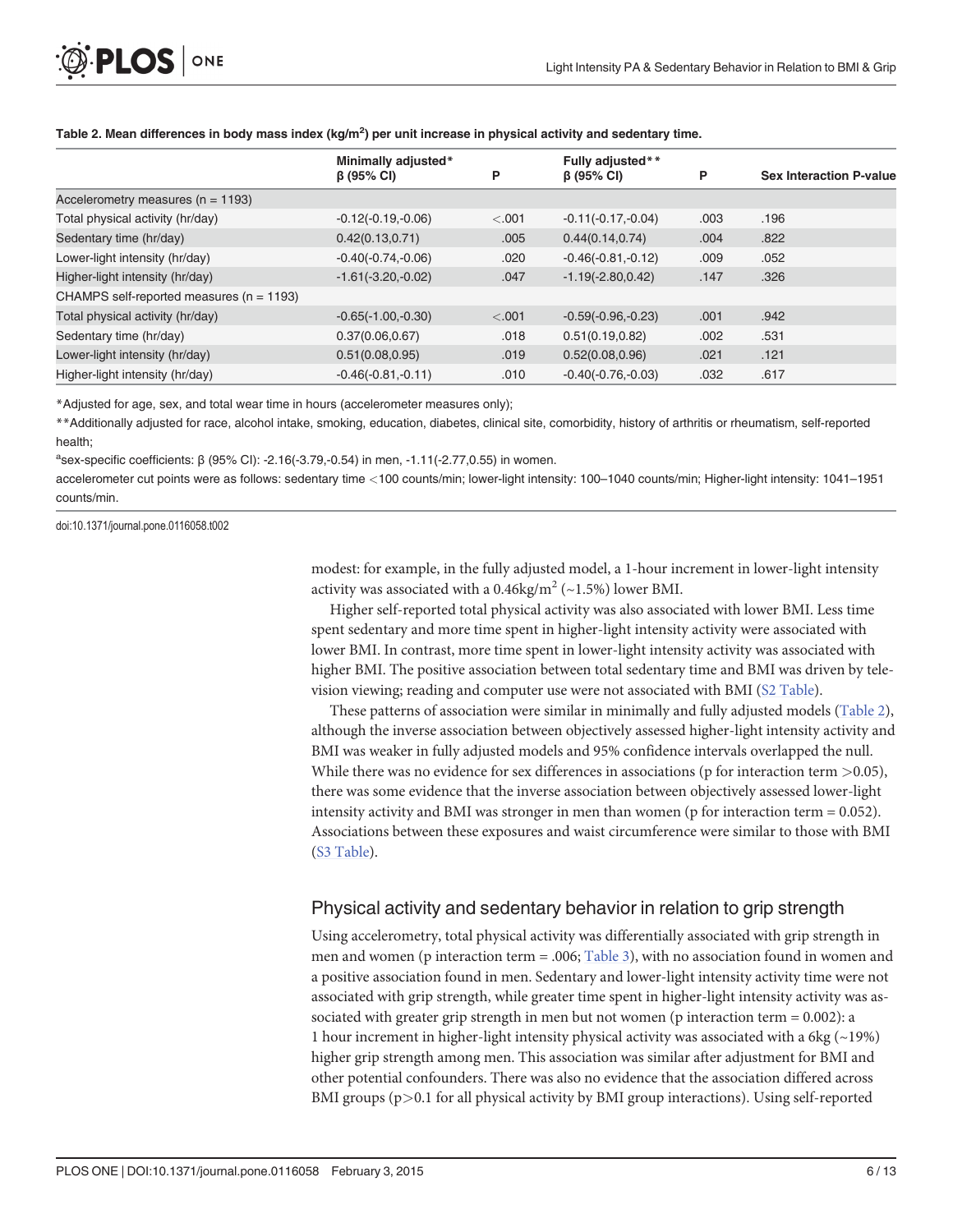<span id="page-6-0"></span>

| O PLOS ONE |  |
|------------|--|
|------------|--|

|                                            | Minimally adjusted*  |      | <b>Fully adjusted**</b> |       |                                |
|--------------------------------------------|----------------------|------|-------------------------|-------|--------------------------------|
|                                            | $\beta$ (95% CI)     | P    | $\beta$ (95% CI)        | P     | <b>Sex Interaction P-value</b> |
| Accelerometry measures $(n = 1130)$        |                      |      |                         |       |                                |
| Total physical activity (hr/day)           | $0.06(-0.03, 0.16)$  | .191 | $0.09(-0.01, 0.18)$     | .075  | .006                           |
| Total physical activity, men               | $0.14(-0.05, 0.33)$  | .138 | 0.21(0.02, 0.41)        | .035  |                                |
| Total physical activity, women             | $0.01(-0.09, 0.11)$  | .897 | $0.01(-0.08, 0.11)$     | .767  |                                |
| Sedentary time (hr/day)                    | $-0.13(-0.55, 0.28)$ | .527 | $-0.22(-0.64, 0.19)$    | .290  | .905                           |
| Lower-light intensity (hr/day)             | $0.06(-0.42, 0.54)$  | .809 | $0.16(-0.32, 0.64)$     | .516  | .140                           |
| Higher-light intensity (hr/day)            | 2.41(0.16, 4.66)     | .036 | 2.49(0.28, 4.71)        | .027  | .002                           |
| Higher-light intensity, men                | 5.53(0.89, 10.16)    | .020 | 6.05(1.44, 10.65)       | .010  |                                |
| Higher-light intensity, women              | $0.50(-1.85, 2.86)$  | .675 | $0.49(-1.78, 2.77)$     | .669  |                                |
| CHAMPS self-reported measures $(n = 1130)$ |                      |      |                         |       |                                |
| Total physical activity (hr/day)           | $-0.12(-0.62, 0.39)$ | .650 | $-0.29(-0.80, 0.21)$    | 0.255 | 0.215                          |
| Sedentary time (hr/day)                    | $0.10(-0.33, 0.53)$  | .640 | $0.17(-0.27, 0.60)$     | 0.445 | 0.224                          |
| Lower-light intensity (hr/day)             | $0.02(-0.60, 0.63)$  | .958 | $0.01(-0.60, 0.62)$     | 0.983 | 0.333                          |
| Higher-light intensity (hr/day)            | $-0.26(-0.76, 0.23)$ | .298 | $-0.39(-0.88, 0.11)$    | 0.127 | 0.180                          |

#### [Table 3.](#page-5-0) Mean differences in grip strength (kg) per unit increase in physical activity and sedentary time.

\*adjusted for age, sex, total wear time in hours (accelerometer measures only).

\*\*additionally adjusted for height, body mass index, race, alcohol intake, smoking, education, diabetes, clinical site, comorbitiy, history of arthritis or rheumatism, self-rated health.

accelerometer cut points were as follows: sedentary time <100 counts/min; lower-light intensity: 100–1040 counts/min; Higher-light intensity: 1041–1951 counts/min.

doi:10.1371/journal.pone.0116058.t003

information, total physical activity, low and higher-light intensity activity, and total sedentary time were not associated with grip strength (Table 3).

## **Discussion**

#### Main findings

In cross-sectional analysis of relatively sedentary older adults at heightened risk of mobility disability, higher-light intensity physical activity and less sedentary time were associated with lower BMI. These associations were found using both self-reported and objectively assessed measures of physical activity and sedentary time. In contrast, greater time spent in higher-light activity (assessed objectively) was associated with greater grip strength in men (independent of BMI) but not women, while sedentary time was not associated with grip strength.

These results add to previous studies examining how self-reported physical activity and sedentary time relate to BMI (or weight) and grip strength in older adults. $[15-17,20]$  $[15-17,20]$  $[15-17,20]$  $[15-17,20]$  Results from this study extend previous findings by using both objective and self-reported measures, and by explicitly investigating light intensity activity.

## Explanation of results

BMI is highly correlated with directly measured fat mass in older adults (e.g.,  $r = 0.7[41]$  $r = 0.7[41]$  $r = 0.7[41]$ ), and so associations with BMI are likely to be driven by fat mass. In support of this, patterns of association with waist circumference (which excludes appendicular muscle mass) were similar. The association between higher physical activity and lower BMI is consistent with the theory that fat mass levels are governed by energy balance: even light intensities of physical activity may contribute to lower energy balance, and in turn to lower BMI. Consistent with this, when using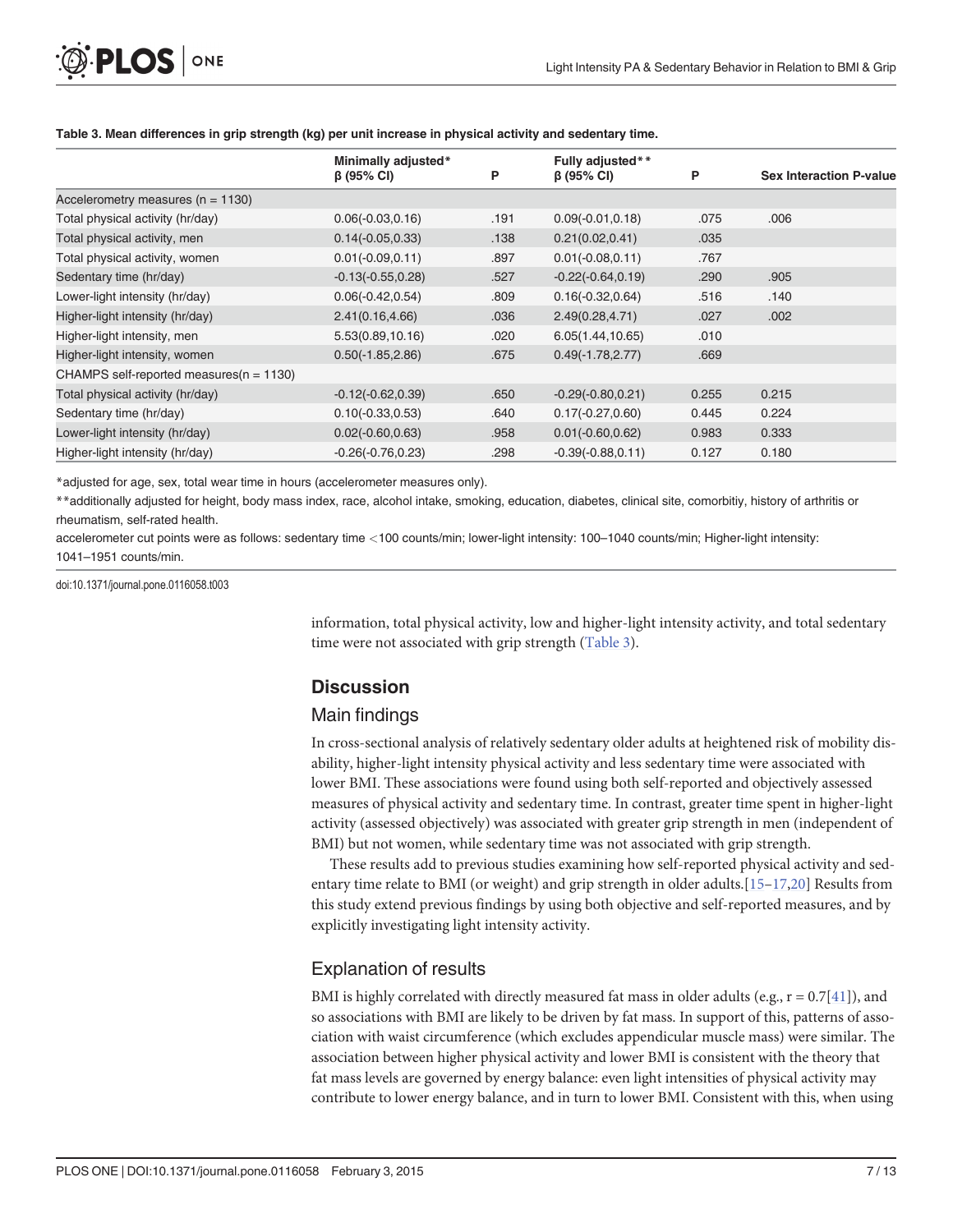<span id="page-7-0"></span>accelerometry, the magnitude of association was larger for higher-light than lower-light intensity activity. Associations with total and higher-light activity were found using both objective and self-reported activity, suggesting that both ranked participants similarly according to activity level. However, lower-light intensity activity was inversely associated with BMI when using accelerometry but not self-reported activity. This may be explained by the imprecise classification of self-reported activity intensities—those grouped as lower-light intensity activities in CHAMPS include potentially sedentary components (e.g., "visiting friends or family"), which could lead to misclassification. This is supported by the positive correlation between sedentary and lower-light time (partial r (as per  $Table 2$ ) = .21) and a study which found that lower-light intensity activity derived from CHAMPs was only weakly related to a comparable accelerometry-assessed measure.[[39](#page-11-0)]

The association between greater sedentary time and higher BMI is likely to be partly or wholly explained by more sedentary participants spending less time in light intensity activity such that each hour increase in time spent sedentary reflects an hour decrease in time spent physically active. Sedentary time was inversely correlated with total physical activity (partial r (as per [Table 2](#page-5-0)) =  $-0.88$ ). Because of this, when using accelerometry data we were unable to determine whether sedentary time was associated with outcomes independent of physical activity time, due to the occurrence of multicollinearity in fully adjusted models. If the detrimental effects of food-related television advertisements on obesity in children[[42](#page-11-0)] extend to older adults, the positive associations between sedentary time and BMI could also be explained, at least in part, by dietary factors.

The magnitude of associations between physical activity and BMI were generally similar in men and women. While it has been suggested that women may be less responsive to the effects of physical activity on weight, $[43,44]$  $[43,44]$  $[43,44]$  recent experimental studies in young adults, which have either measured or controlled for energy expenditure, have found no sex differences in weight loss response to exercise.[\[45,](#page-11-0)[46\]](#page-12-0)

Associations between higher physical activity and stronger grip were only found for higherlight intensity activity when measured by accelerometry in men. It is possible that men may have more frequently taken part in the types of activities that benefited upper extremity muscle strength than women, as suggested in other studies.[[40](#page-11-0)] Given the sedentary nature of the co-hort, these activities are unlikely to be resistance exercises, [[13](#page-10-0)] but rather domestic and leisure activities that result in both load bearing of the muscle and movement along the vertical axis. Consistent with this, aerobically active adults have been found to have greater muscle strength than their less active age-matched counter-parts, $[47]$  $[47]$  $[47]$  and a number of experimental studies have found that aerobic exercise training can lead to skeletal muscle hypertrophy.[[48\]](#page-12-0) The lack of association between self-reported physical activity and grip strength could suggest that the items used did not fully capture the types of activities affecting muscle strength or that the activities leading to greater muscle strength were not undertaken by participants of this study. The larger random measurement error expected in self-reported activity would also drive the associations towards the null.[[49](#page-12-0)]

## Strengths and limitations

Strengths of this study include the use of a large sample of older men and women at heightened risk of mobility disability that have been rarely studied, and the inclusion of both self-reported and objectively assessed measures of light intensity physical activity and sedentary time. The self-reported measures captured information on the types of activities undertaken, while the objective measures may have provided more accurate assessment of light intensity physical activity and sedentary time volumes.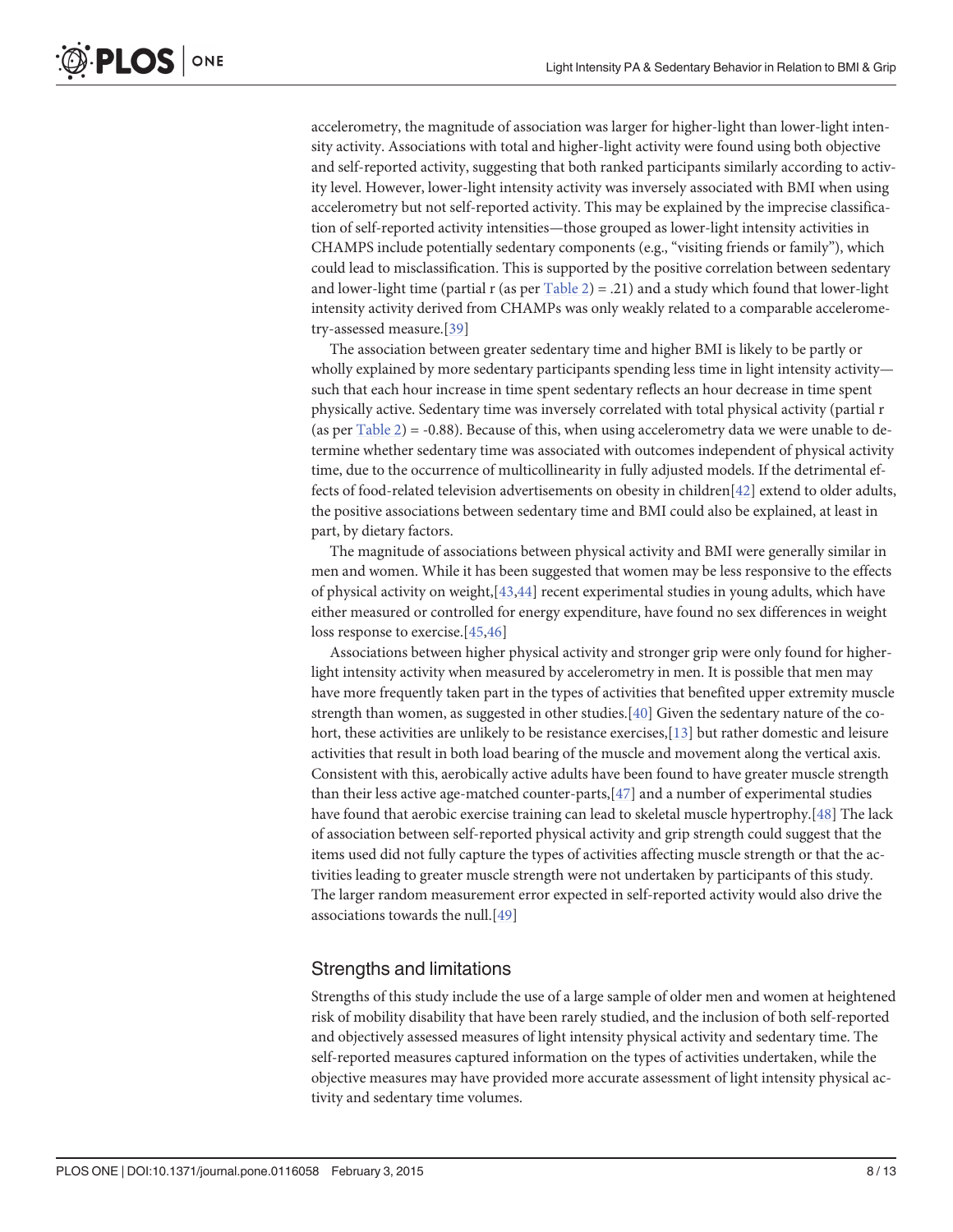<span id="page-8-0"></span>Limitations of the current study include the cross-sectional observational design, which provides limited evidence with which to make causal inferences. While we hypothesized that physical activity and sedentary behavior would be associated with BMI and grip strength, associations are likely to be bi-directional in nature, as high BMI and low muscle strength may lead to lower physical activity participation. The sedentary nature of the LIFE cohort precluded the investigation of moderate to vigorous intensity physical activity, although there was sufficient variation in activity levels to investigate associations with time spent sedentary and in light intensity of activity. The use of BMI as an indicator of fat mass may have led us to underestimate the associations with physical activity, as physical activity may be positively associated with lean mass.[\[14,](#page-10-0)[50](#page-12-0)] The accelerometer did not distinguish between different postures (i.e., standing, sitting, or lying), and time spent in each could impact differently on fat mass and muscle strength. While a recent consensus definition of sedentary behavior specifies that it is behavior undertaken while sitting,[[38](#page-11-0)] laying down or reclining also result in low energy expenditure,[\[51](#page-12-0)] and daytime lying (e.g., napping or reclining) is a prevalent form of sedentary behavior among older adults.[[52](#page-12-0)]

## Implications

In this cross-sectional study, greater time spent in light intensity activity and lower sedentary time were both associated with lower BMI. These findings are consistent with the hypothesis that replacing some of the highly prevalent sedentary time[\[30\]](#page-11-0) with light intensity physical activity might lead to lower BMI levels and therefore obesity prevalence among older adults; however, longitudinal and experimental studies are needed to strengthen causal inferences. Our findings support future intervention studies designed to reduce television viewing time to reduce BMI, replacing television viewing with light intensity activities such as leisurely walking. Further studies could also provide additional information on the benefits of different types of activity: activities which benefit both fat mass and muscle strength may be particularly beneficial, given their independent or synergistic effects on health and physical functioning. We found, for example, that greater time spent in higher-light intensity activities was associated with both lower BMI and stronger grip strength in men, and that the association with grip strength was independent of and not modified by BMI. This suggests that this intensity of activity was associated with lower risk of obesity and low grip strength (ie, dynapenic obesity) however, other cohorts may be more suited to examine associations specifically with dynapenic obesity, as most participants in the LIFE cohort were obese according to BMI. Given logistical difficulties in recruiting older adults into behavioral physical activity interventions, and low rates, in general, of long-term post-intervention improvements in physical activity,[\[53\]](#page-12-0) multiple interventions may be required at both the individual and societal levels to increase population physical activity levels.

The results from this study also support the use of self-reported measures of sedentary behavior and physical activity in older adults, given their correlation with BMI, a finding that was also observed using objective measures. Further work is needed to derive valid and reliable measures of lower-light intensity activity among older adults.[\[39\]](#page-11-0)

## **Conclusions**

In a sample of sedentary older adults at risk of mobility disability, higher-light intensity physical activity was cross-sectionally associated with lower BMI, and more time spent sedentary was associated with higher BMI. In contrast, higher-light intensity activity was differentially associated with grip strength in men and women (positively associated among men when assessed using accelerometry only), while self-reported measures were not associated with grip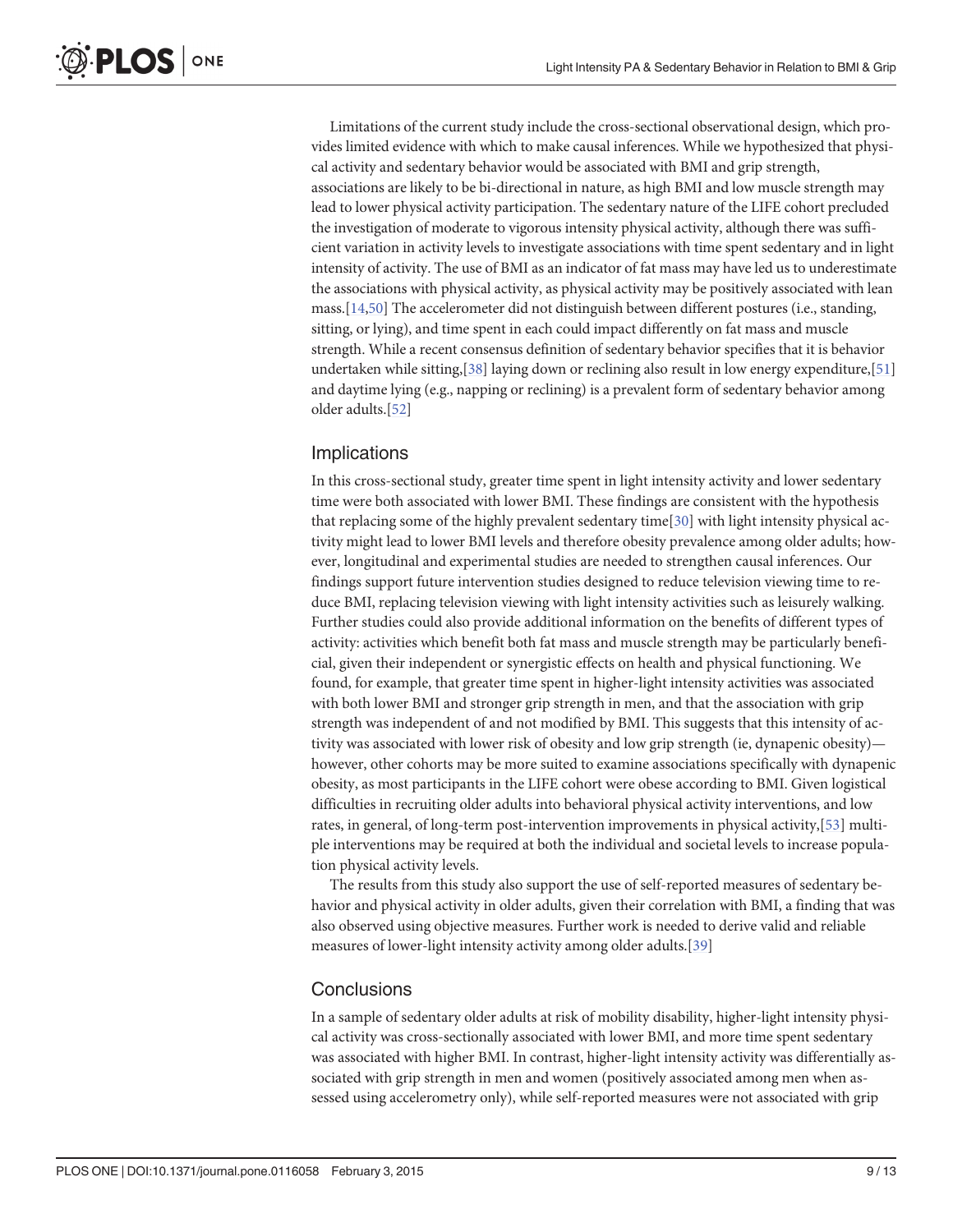<span id="page-9-0"></span>strength. These results are consistent with the hypothesis that replacing highly prevalent sedentary activities, especially television viewing, with light intensity physical activities such as leisurely walking could lead to lower BMI levels and therefore obesity prevalence among the population of older adults. Further longitudinal and experimental studies are required to confirm these findings and identify interventions to reduce BMI and improve grip strength.

#### Supporting Information

[S1 Appendix.](http://www.plosone.org/article/fetchSingleRepresentation.action?uri=info:doi/10.1371/journal.pone.0116058.s001) Questionnaire items used to classify time spent per week sedentary, or in low- to higher-light intensity physical activity from the shortened version of the Community Health Activities Model Program for Seniors physical activity questionnaire (CHAMPS). (DOCX)

[S2 Appendix.](http://www.plosone.org/article/fetchSingleRepresentation.action?uri=info:doi/10.1371/journal.pone.0116058.s002) Research Investigators for the LIFE Study. (DOCX)

[S1 Table](http://www.plosone.org/article/fetchSingleRepresentation.action?uri=info:doi/10.1371/journal.pone.0116058.s003). Frequency of participation in sedentary behaviors and physical activities assessed using the Community Health Activities Model Program for Seniors physical activity questionnaire.

(DOCX)

[S2 Table](http://www.plosone.org/article/fetchSingleRepresentation.action?uri=info:doi/10.1371/journal.pone.0116058.s004). Mean differences in body mass index (kg/m<sup>2</sup>) per hour/day increase in selfreported sedentary behaviors (n = 1193). (DOCX)

[S3 Table](http://www.plosone.org/article/fetchSingleRepresentation.action?uri=info:doi/10.1371/journal.pone.0116058.s005). Mean differences in waist circumference (cm) per unit increase in physical activity and sedentary time. (DOCX)

#### Author Contributions

Conceived and designed the experiments: DB TG RC DH WTA AB TM. Analyzed the data: DH WTA. Wrote the paper: DB TG. Contributed to the critical revision of manuscript drafts: DB DH TM RC AB MMM MP NWG RF ACK TC WTA TG. Interpreted the data: DB DH TM RC AB MMM MP NWG RF ACK TC WTA TG. Approved the final version: DB DH TM RC AB MMM MP NWG RF ACK TC WTA TG. Contributed to the acquisition of data: TM MMM MP NWG RF ACK TC WTA TG. Developed analytic plans: DB TG RC DH WTA AB TM.

#### References

- [1.](#page-1-0) Schaap LA, Koster A, Visser M (2013) Adiposity, Muscle Mass, and Muscle Strength in Relation to Functional Decline in Older Persons. Epidemiol Rev 35: 51–65.
- [2.](#page-1-0) Vincent HK, Vincent KR, Lamb KM (2010) Obesity and mobility disability in the older adult. Obesity Reviews 11: 568–579. doi: [10.1111/j.1467-789X.2009.00703.x](http://dx.doi.org/10.1111/j.1467-789X.2009.00703.x) PMID: [20059707](http://www.ncbi.nlm.nih.gov/pubmed/20059707)
- [3.](#page-1-0) Flegal KM, Kit BK, Orpana H, Graubard BI (2013) Association of all-cause mortality with overweight and obesity using standard body mass index categories: A systematic review and meta-analysis. JAMA 309: 71–82. doi: [10.1001/jama.2012.113905](http://dx.doi.org/10.1001/jama.2012.113905) PMID: [23280227](http://www.ncbi.nlm.nih.gov/pubmed/23280227)
- [4.](#page-1-0) den Ouden MEM, Schuurmans MJ, Arts IEMA, van der Schouw YT (2011) Physical performance characteristics related to disability in older persons: A systematic review. Maturitas 69: 208–219. doi: [10.](http://dx.doi.org/10.1016/j.maturitas.2011.04.008) [1016/j.maturitas.2011.04.008](http://dx.doi.org/10.1016/j.maturitas.2011.04.008) PMID: [21596497](http://www.ncbi.nlm.nih.gov/pubmed/21596497)
- [5.](#page-1-0) Cooper R, Kuh D, Hardy R (2010) Objectively measured physical capability levels and mortality: systematic review and meta-analysis. BMJ 341: c4467. doi: [10.1136/bmj.c4467](http://dx.doi.org/10.1136/bmj.c4467) PMID: [20829298](http://www.ncbi.nlm.nih.gov/pubmed/20829298)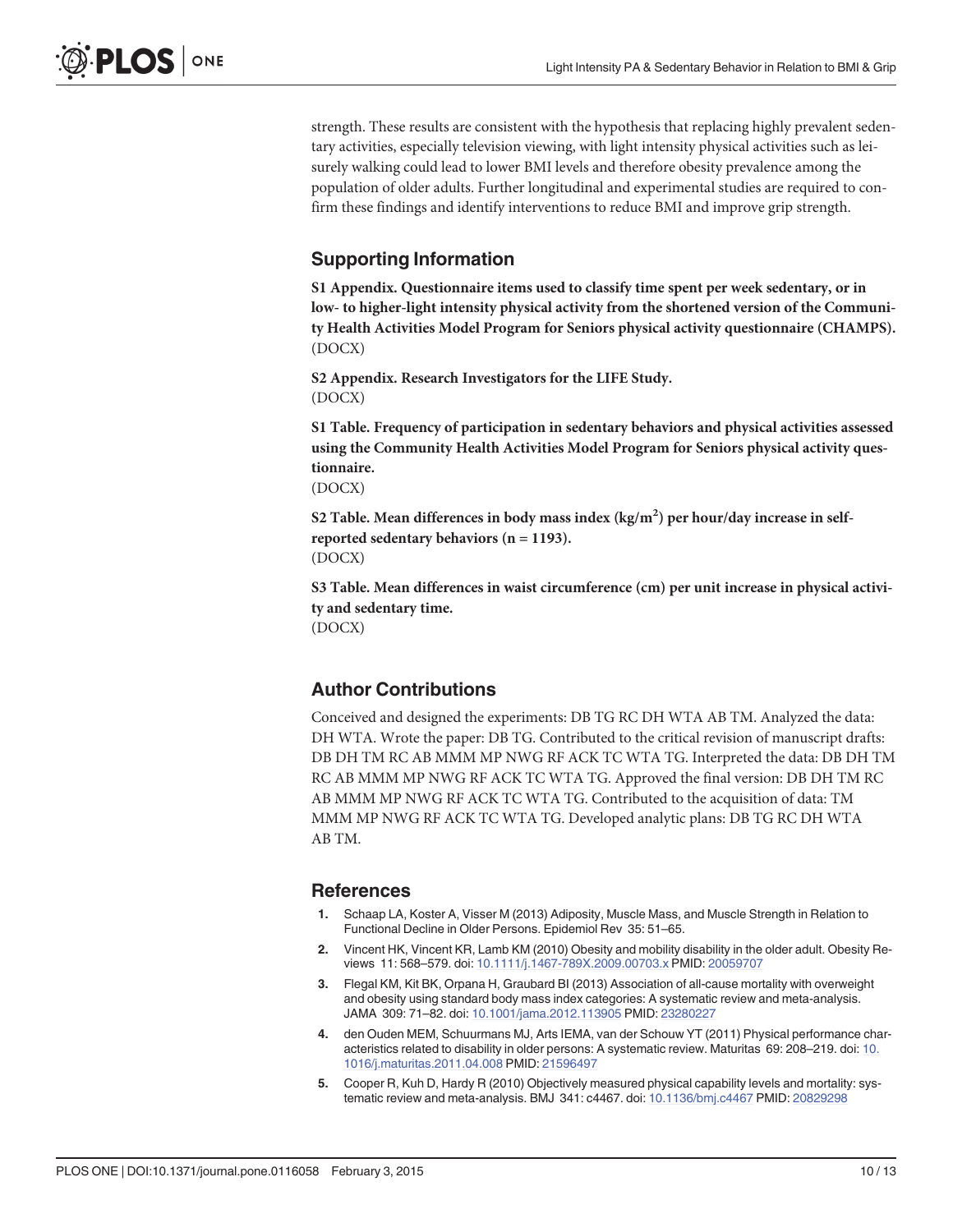- <span id="page-10-0"></span>[6.](#page-1-0) Bouchard DR, Janssen I (2010) Dynapenic-Obesity and Physical Function in Older Adults. Journals of Gerontology Series A-Biological Sciences and Medical Sciences 65: 71–77. doi: [10.1093/gerona/](http://dx.doi.org/10.1093/gerona/glp159) [glp159](http://dx.doi.org/10.1093/gerona/glp159) PMID: [19887536](http://www.ncbi.nlm.nih.gov/pubmed/19887536)
- 7. Hardy R, Cooper R, Aihie Sayer A, Ben-Shlomo Y, Cooper C et al. (2013) Body Mass Index, Muscle Strength and Physical Performance in Older Adults from Eight Cohort Studies: The HALCyon Pro-gramme. Plos One 8: e56483. doi: [10.1371/journal.pone.0056483](http://dx.doi.org/10.1371/journal.pone.0056483) PMID: [23437142](http://www.ncbi.nlm.nih.gov/pubmed/23437142)
- [8.](#page-1-0) Yang M, Ding X, Luo L, Hao Q, Dong B (2014) Disability Associated With Obesity, Dynapenia and Dynapenic-Obesity in Chinese Older Adults. Journal of the American Medical Directors Association 15: 150. doi: [10.1016/j.jamda.2013.10.004](http://dx.doi.org/10.1016/j.jamda.2013.10.004) PMID: [24314698](http://www.ncbi.nlm.nih.gov/pubmed/24314698)
- [9.](#page-1-0) Stenholm S, Harris TB, Rantanen T, Visser M, Kritchevsky SB et al. (2008) Sarcopenic obesity: definition, cause and consequences. Current Opinion in Clinical Nutrition and Metabolic Care 11: 693–700. doi: [10.1097/MCO.0b013e328312c37d](http://dx.doi.org/10.1097/MCO.0b013e328312c37d) PMID: [18827572](http://www.ncbi.nlm.nih.gov/pubmed/18827572)
- Yassine HN, Marchetti CM, Krishnan RK, Vrobel TR, Gonzalez F et al. (2009) Effects of Exercise and Caloric Restriction on Insulin Resistance and Cardiometabolic Risk Factors in Older Obese Adults—a Randomized Clinical Trial. The Journals of Gerontology Series A: Biological Sciences and Medical Sciences 64A: 90–95.
- 11. Kim CJ, Park JW, Park HR (2013) Effects of a community-based intervention on cardio-metabolic risk and self-care behaviour in older adults with metabolic syndrome. Int J Nurs Pract 20: 212–220. doi: [10.](http://dx.doi.org/10.1111/ijn.12139) [1111/ijn.12139](http://dx.doi.org/10.1111/ijn.12139) PMID: [24713018](http://www.ncbi.nlm.nih.gov/pubmed/24713018)
- [12.](#page-1-0) Finucane FM, Sharp SJ, Purslow LR, Horton K, Horton J et al. (2010) The effects of aerobic exercise on metabolic risk, insulin sensitivity and intrahepatic lipid in healthy older people from the Hertfordshire Cohort Study: a randomised controlled trial. Diabetologia 53: 624–631. doi: [10.1007/s00125-009-1641-z](http://dx.doi.org/10.1007/s00125-009-1641-z) PMID: [20052455](http://www.ncbi.nlm.nih.gov/pubmed/20052455)
- [13.](#page-1-0) Peterson MD, Rhea MR, Sen A, Gordon PM (2010) Resistance exercise for muscular strength in older adults: A meta-analysis. Ageing Research Reviews 9: 226–237. doi: [10.1016/j.arr.2010.03.004](http://dx.doi.org/10.1016/j.arr.2010.03.004) PMID: [20385254](http://www.ncbi.nlm.nih.gov/pubmed/20385254)
- [14.](#page-1-0) Bann D, Kuh D, Wills AK, Adams J, Brage S et al. (2014) Physical activity across adulthood in relation to fat and lean mass in early old age: findings from the MRC National Survey of Health and Development, 1946–2010. Am J Epidemiol 179: 1197–1207. doi: [10.1093/aje/kwu033](http://dx.doi.org/10.1093/aje/kwu033) PMID: [24722997](http://www.ncbi.nlm.nih.gov/pubmed/24722997)
- [15.](#page-1-0) Dodds R, Kuh D, Aihie Sayer A, Cooper R (2013) Physical activity levels across adult life and grip strength in early old age: updating findings from a British birth cohort. Age Ageing 42: 794–798. doi: [10.](http://dx.doi.org/10.1093/ageing/aft124) [1093/ageing/aft124](http://dx.doi.org/10.1093/ageing/aft124) PMID: [23981980](http://www.ncbi.nlm.nih.gov/pubmed/23981980)
- 16. Miller DK, Malmstrom TK, Miller JP, Andresen EM, Schootman M et al. (2010) Predictors of change in grip strength over 3 years in the African American health project. J Aging Health 22: 183-196. doi: [10.](http://dx.doi.org/10.1177/0898264309355816) [1177/0898264309355816](http://dx.doi.org/10.1177/0898264309355816) PMID: [20051605](http://www.ncbi.nlm.nih.gov/pubmed/20051605)
- [17.](#page-1-0) Stenholm S, Tiainen K, Rantanen T, Sainio P, Heliovaara M et al. (2012) Long-term determinants of muscle strength decline: prospective evidence from the 22-year mini-Finland follow-up survey. J Am Geriatr Soc 60: 77–85. doi: [10.1111/j.1532-5415.2011.03779.x](http://dx.doi.org/10.1111/j.1532-5415.2011.03779.x) PMID: [22211568](http://www.ncbi.nlm.nih.gov/pubmed/22211568)
- [18.](#page-1-0) Tikkanen P, Nykanen I, Lonnroos E, Sipila S, Sulkava R et al. (2012) Physical activity at age of 20–64 years and mobility and muscle strength in old age: a community-based study. J Gerontol A Biol Sci Med Sci 67: 905–910. doi: [10.1093/gerona/gls005](http://dx.doi.org/10.1093/gerona/gls005) PMID: [22396477](http://www.ncbi.nlm.nih.gov/pubmed/22396477)
- 19. Scott D, Blizzard L, Fell J, Jones G (2011) Prospective associations between ambulatory activity, body composition and muscle function in older adults. Scand J Med Sci Sports 21: 168–175.
- [20.](#page-1-0) Ekelund U, Besson H, Luan J, May AM, Sharp SJ et al. (2011) Physical activity and gain in abdominal adiposity and body weight: prospective cohort study in 288,498 men and women. The American Journal of Clinical Nutrition 93: 826–835. doi: [10.3945/ajcn.110.006593](http://dx.doi.org/10.3945/ajcn.110.006593) PMID: [21346093](http://www.ncbi.nlm.nih.gov/pubmed/21346093)
- [21.](#page-1-0) Manini TM, Everhart JE, Anton SD, Schoeller DA, Cummings SR et al. (2009) Activity energy expenditure and change in body composition in late life. Am J Clin Nutr 90: 1336–1342. doi: [10.3945/ajcn.](http://dx.doi.org/10.3945/ajcn.2009.27659) [2009.27659](http://dx.doi.org/10.3945/ajcn.2009.27659) PMID: [19740971](http://www.ncbi.nlm.nih.gov/pubmed/19740971)
- [22.](#page-1-0) Kowalski K, Rhodes R, Naylor PJ, Tuokko H, MacDonald S (2012) Direct and indirect measurement of physical activity in older adults: a systematic review of the literature. International Journal of Behavioral Nutrition and Physical Activity 9: 148. doi: [10.1186/1479-5868-9-148](http://dx.doi.org/10.1186/1479-5868-9-148) PMID: [23245612](http://www.ncbi.nlm.nih.gov/pubmed/23245612)
- [23.](#page-1-0) España-Romero V, Golubic R, Martin KR, Hardy R, Ekelund U et al. (2014) Comparison of the EPIC Physical Activity Questionnaire with Combined Heart Rate and Movement Sensing in a Nationally Representative Sample of Older British Adults. Plos One 9: e87085. doi: [10.1371/journal.pone.0087085](http://dx.doi.org/10.1371/journal.pone.0087085) PMID: [24516543](http://www.ncbi.nlm.nih.gov/pubmed/24516543)
- [24.](#page-1-0) Ainsworth BE, Haskell WL, Herrmann SD, Meckes N, Bassett DR Jr et al. (2011) 2011 Compendium of Physical Activities: a second update of codes and MET values. Med Sci Sports Exerc 43: 1575–1581. doi: [10.1249/MSS.0b013e31821ece12](http://dx.doi.org/10.1249/MSS.0b013e31821ece12) PMID: [21681120](http://www.ncbi.nlm.nih.gov/pubmed/21681120)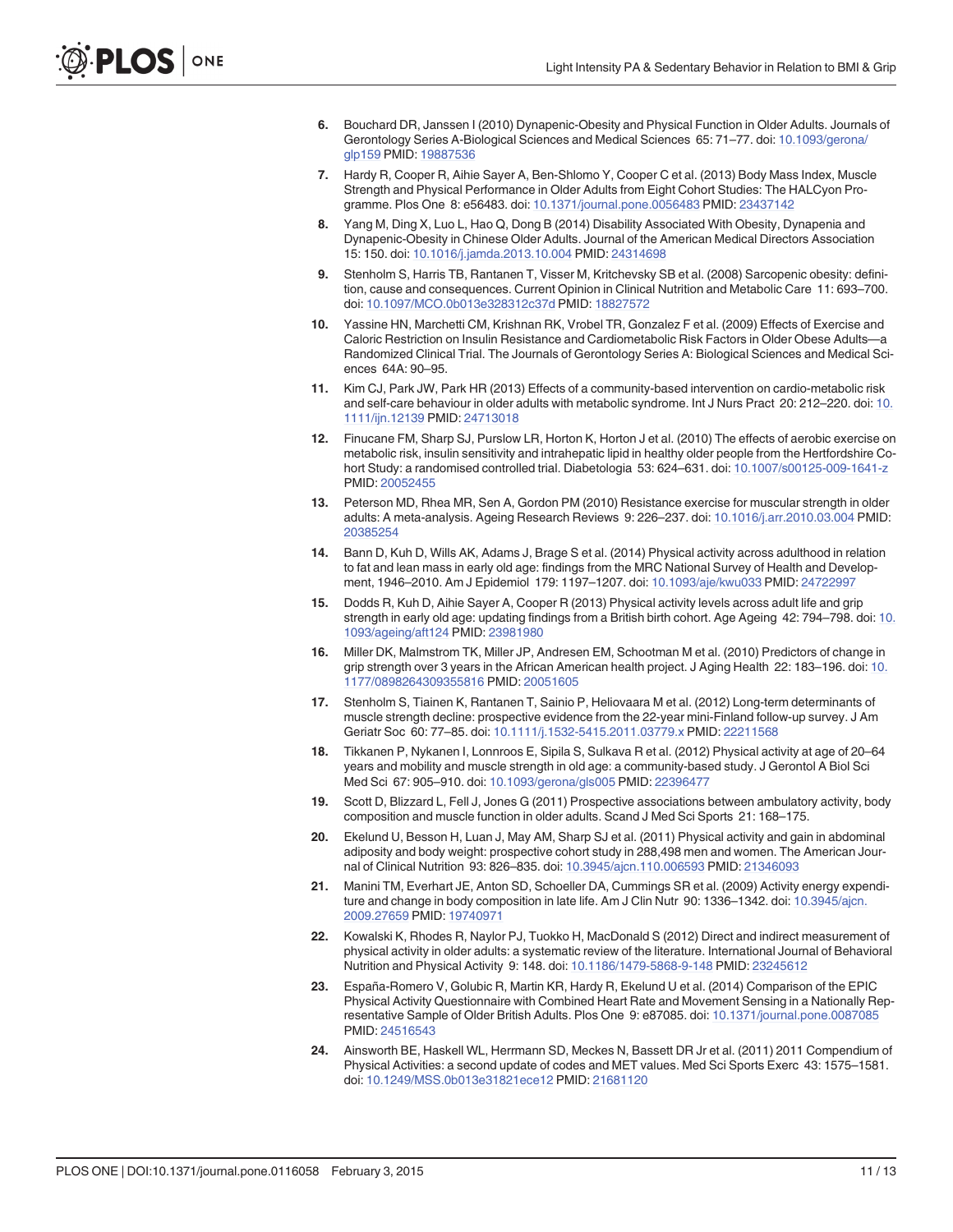- <span id="page-11-0"></span>[25.](#page-2-0) Thorp AA, Owen N, Neuhaus M, Dunstan DW (2011) Sedentary Behaviors and Subsequent Health Outcomes in Adults: A Systematic Review of Longitudinal Studies, 1996–2011. Am J Prev Med 41: 207–215. doi: [10.1016/j.amepre.2011.05.004](http://dx.doi.org/10.1016/j.amepre.2011.05.004) PMID: [21767729](http://www.ncbi.nlm.nih.gov/pubmed/21767729)
- [26.](#page-2-0) Ford ES, Caspersen CJ (2012) Sedentary behaviour and cardiovascular disease: a review of prospec-tive studies. Int J Epidemiol 41: 1338-1353. doi: [10.1093/ije/dys078](http://dx.doi.org/10.1093/ije/dys078) PMID: [22634869](http://www.ncbi.nlm.nih.gov/pubmed/22634869)
- [27.](#page-2-0) The Sedentary Behaviour and Obesity Expert Working Group (2011) Sedentary Behaviour and Obesity:Review of the Current Scientific Evidence.
- [28.](#page-2-0) Pulsford RM, Stamatakis E, Britton AR, Brunner EJ, Hillsdon MM (2013) Sitting Behavior and Obesity: Evidence from the Whitehall II Study. Am J Prev Med 44: 132–138. doi: [10.1016/j.amepre.2012.10.009](http://dx.doi.org/10.1016/j.amepre.2012.10.009) PMID: [23332328](http://www.ncbi.nlm.nih.gov/pubmed/23332328)
- [29.](#page-2-0) Hamer M, Stamatakis E (2013) Screen-Based Sedentary Behavior, Physical Activity, and Muscle Strength in the English Longitudinal Study of Ageing. Plos One 8: e66222. doi: [10.1371/journal.pone.](http://dx.doi.org/10.1371/journal.pone.0066222) [0066222](http://dx.doi.org/10.1371/journal.pone.0066222) PMID: [23755302](http://www.ncbi.nlm.nih.gov/pubmed/23755302)
- [30.](#page-2-0) Matthews CE, Chen KY, Freedson PS, Buchowski MS, Beech BM et al. (2008) Amount of Time Spent in Sedentary Behaviors in the United States, 2003-2004. Am J Epidemiol 167: 875-881. doi: [10.1093/](http://dx.doi.org/10.1093/aje/kwm390) [aje/kwm390](http://dx.doi.org/10.1093/aje/kwm390) PMID: [18303006](http://www.ncbi.nlm.nih.gov/pubmed/18303006)
- [31.](#page-2-0) Fielding RA, Rejeski WJ, Blair S, Church T, Espeland MA et al. (2011) The Lifestyle Interventions and Independence for Elders Study: Design and Methods. Journals of Gerontology Series A-Biological Sciences and Medical Sciences 66: 1226–1237. doi: [10.1093/gerona/glr123](http://dx.doi.org/10.1093/gerona/glr123) PMID: [21825283](http://www.ncbi.nlm.nih.gov/pubmed/21825283)
- [32.](#page-2-0) Marsh AP, Lovato LC, Glynn NW, Kennedy K, Castro C et al. (2013) Lifestyle Interventions and Independence for Elders Study: Recruitment and Baseline Characteristics. The Journals of Gerontology Series A: Biological Sciences and Medical Sciences 68: 1549–1558. doi: [10.1093/gerona/glt064](http://dx.doi.org/10.1093/gerona/glt064) PMID: [23716501](http://www.ncbi.nlm.nih.gov/pubmed/23716501)
- [33.](#page-3-0) Choi L, Liu Z, Matthews CE, Buchowski MS (2011) Validation of accelerometer wear and nonwear time classification algorithm. Med Sci Sports Exerc 43: 357–364. doi: [10.1249/MSS.0b013e3181ed61a3](http://dx.doi.org/10.1249/MSS.0b013e3181ed61a3) PMID: [20581716](http://www.ncbi.nlm.nih.gov/pubmed/20581716)
- [34.](#page-3-0) Copeland JL, Esliger DW (2009) Accelerometer Assessment of Physical Activity in Active, Healthy Older Adults. Journal of Aging and Physical Activity 17: 17–30. PMID: [19299836](http://www.ncbi.nlm.nih.gov/pubmed/19299836)
- [35.](#page-3-0) Strath SJ, Pfeiffer KA, Whitt-Glover MC (2012) Accelerometer Use with Children, Older Adults, and Adults with Functional Limitations. Med Sci Sports Exerc 44: S77–S85. doi: [10.1249/MSS.](http://dx.doi.org/10.1249/MSS.0b013e3182399eb1) [0b013e3182399eb1](http://dx.doi.org/10.1249/MSS.0b013e3182399eb1) PMID: [22157778](http://www.ncbi.nlm.nih.gov/pubmed/22157778)
- [36.](#page-3-0) Buman MP, Hekler EB, Haskell WL, Pruitt L, Conway TL et al. (2010) Objective Light-Intensity Physical Activity Associations With Rated Health in Older Adults. Am J Epidemiol 172: 1155–1165. doi: [10.](http://dx.doi.org/10.1093/aje/kwq249) [1093/aje/kwq249](http://dx.doi.org/10.1093/aje/kwq249) PMID: [20843864](http://www.ncbi.nlm.nih.gov/pubmed/20843864)
- [37.](#page-3-0) Stewart AL, Mills KM, King AC, Haskell WL, Gillis DAWN et al. (2001) CHAMPS Physical Activity Questionnaire for Older Adults: outcomes for interventions. Medicine & Science in Sports & Exercise 33: 1126–1141. doi: [10.3855/jidc.5778](http://dx.doi.org/10.3855/jidc.5778) PMID: [25596616](http://www.ncbi.nlm.nih.gov/pubmed/25596616)
- [38.](#page-3-0) Sedentary Behaviour RN (2012) Letter to the editor: standardized use of the terms "sedentary" and "sedentary behaviours". Appl Physiol Nutr Metab 37: 540–542. doi: [10.1139/h2012-024](http://dx.doi.org/10.1139/h2012-024) PMID: [22540258](http://www.ncbi.nlm.nih.gov/pubmed/22540258)
- [39.](#page-3-0) Hekler EB, Buman MP, Haskell WL, Conway TL, Cain KL et al. (2012) Reliability and Validity of CHAMPS Self-Reported Sedentary-to-Vigorous Intensity Physical Activity in Older Adults. Journal of Physical Activity & Health 9: 225–236. doi: [10.1016/j.neulet.2015.01.031](http://dx.doi.org/10.1016/j.neulet.2015.01.031) PMID: [25596588](http://www.ncbi.nlm.nih.gov/pubmed/25596588)
- [40.](#page-3-0) Cooper R, Mishra GD, Kuh D (2011) Physical Activity Across Adulthood and Physical Performance in Midlife: Findings from a British Birth Cohort. Am J Prev Med 41: 376–384. doi: [10.1016/j.amepre.2011.](http://dx.doi.org/10.1016/j.amepre.2011.06.035) [06.035](http://dx.doi.org/10.1016/j.amepre.2011.06.035) PMID: [21961464](http://www.ncbi.nlm.nih.gov/pubmed/21961464)
- [41.](#page-6-0) Flegal KM, Shepherd JA, Looker AC, Graubard BI, Borrud LG et al. (2009) Comparisons of percentage body fat, body mass index, waist circumference, and waist-stature ratio in adults. The American Journal of Clinical Nutrition 89: 500–508. doi: [10.3945/ajcn.2008.26847](http://dx.doi.org/10.3945/ajcn.2008.26847) PMID: [19116329](http://www.ncbi.nlm.nih.gov/pubmed/19116329)
- [42.](#page-7-0) Harris JL, Pomeranz JL, Lobstein T, Brownell KD (2009) A Crisis in the Marketplace: How Food Marketing Contributes to Childhood Obesity and What Can Be Done. Annu Rev Public Health 30: 211–225. doi: [10.1146/annurev.publhealth.031308.100304](http://dx.doi.org/10.1146/annurev.publhealth.031308.100304) PMID: [18976142](http://www.ncbi.nlm.nih.gov/pubmed/18976142)
- [43.](#page-7-0) Wells JCK, Marphatia AA, Cole TJ, McCoy D (2012) Associations of economic and gender inequality with global obesity prevalence: Understanding the female excess. Social Science & Medicine 75: 482– 490. doi: [10.1016/j.socscimed.2015.01.005](http://dx.doi.org/10.1016/j.socscimed.2015.01.005) PMID: [25596612](http://www.ncbi.nlm.nih.gov/pubmed/25596612)
- [44.](#page-7-0) Hoyenga KB, Hoyenga KT (1982) Gender and energy balance: sex differences in adaptations for feast and famine. Physiol Behav 28: 545–563. PMID: [7043508](http://www.ncbi.nlm.nih.gov/pubmed/7043508)
- [45.](#page-7-0) Hagobian T, Evero N (2013) Exercise and Weight Loss: What Is the Evidence of Sex Differences? Curr Obes Rep 2: 86–92.